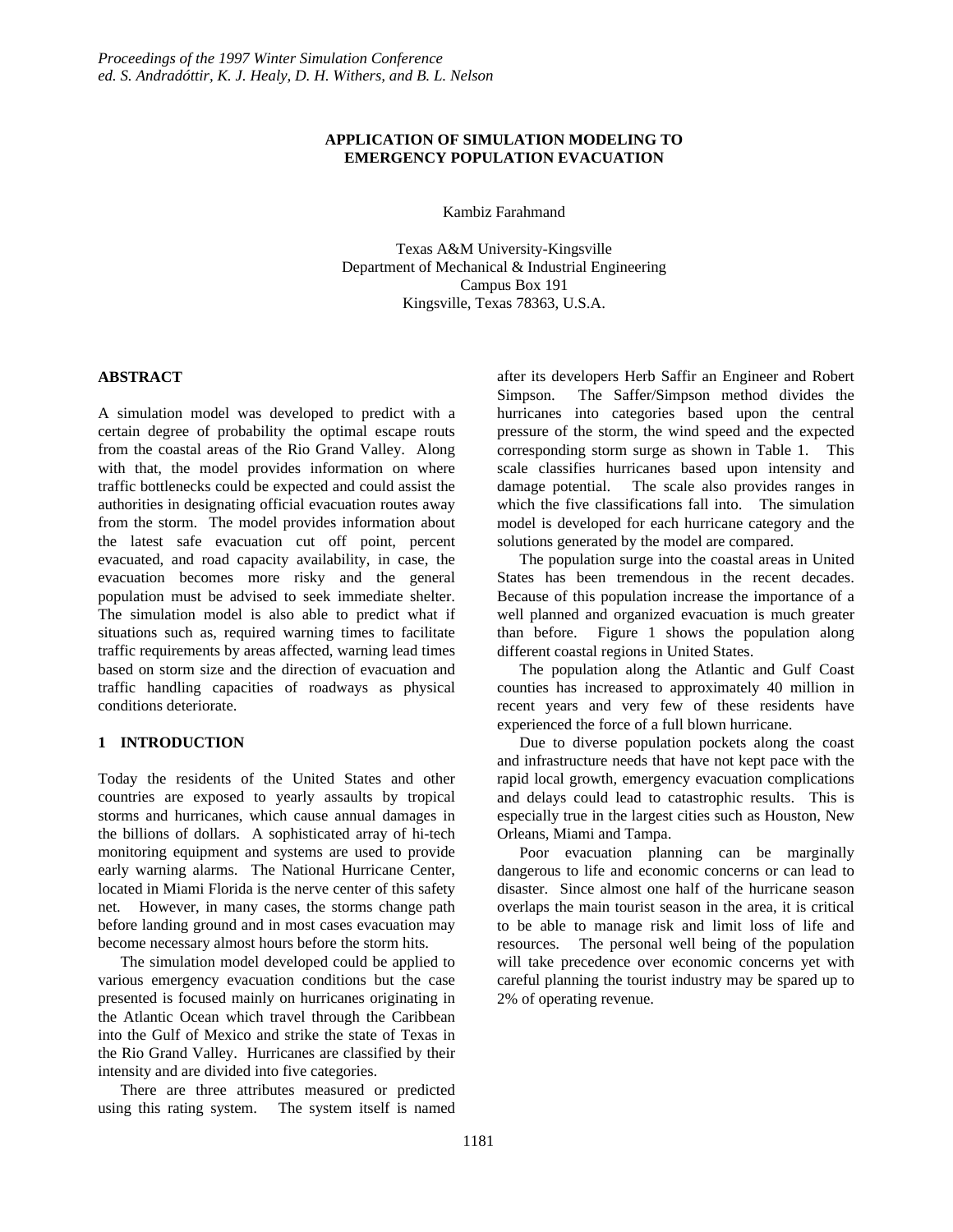| Category | <b>Central Pressure</b> |                 | Wind Speed    | Storm Surge |           |
|----------|-------------------------|-----------------|---------------|-------------|-----------|
|          | <b>Millibars</b>        | Inches $(HG)$   | Miles Per Hr. | Knots       | (Feet)    |
|          | $>= 980$                | $>= 28.94$      | $74 - 95$     | $64 - 83$   | $4 - 5$   |
| 2        | $965 - 979$             | $28.50 - 28.91$ | $96 - 110$    | $84 - 96$   | $6 - 8$   |
| 3        | $945 - 964$             | 27.91 - 28.47   | $111 - 130$   | $97 - 113$  | $9 - 12$  |
| 4        | $920 - 944$             | 27.17 - 27.88   | 131 - 155     | 114 - 135   | $13 - 18$ |
| 5        | < 920                   | < 27.17         | >155          | >135        | >18       |

Table 1: Saffir / Simpson Hurricane Intensity Categories



Figure 1: 1980 Coastal Population

### **2 MODEL BUILDING**

Before a storm strikes land the area will start to experience what is called a storm surge. This affect can be seen 2 to 3 hours before the storm makes land fall. Storm surges have reached 25 ft in height during class 5 hurricanes. This is just the level of the water before the affects of waves and tides are factored in. If the waves and tide are added to the height of the storm surge the affect could be doubled. For this reason it is very important to heed evacuation notices and evacuate lowlying areas well in advance of the storm. The model developed is focused on evacuation planning for the following South Texas Counties: Cameron, Willacy and Hidalgo. These counties are the most highly populated counties in the Rio Grand Valley. Other counties bordering these three counties are less populated and will not influence the model significantly. By concentrating on these specific counties the model is limited in size and complexity.

Variables such as population increases and road improvements will be constantly changing. This dictates the model to be a living growing example of how to efficiently channel coastal residents away from danger. The modification to the input variables and conditions should be made by some one familiar with the software and the conditions in the area under emergency evacuation notice. Model input variables may include: population, local road capacities, number of registered cars, estimated tourist population, and warning accuracy and integrity based on latest weather forecast. Figure 2 depicts the network model for the evacuation area developed using WITNESS.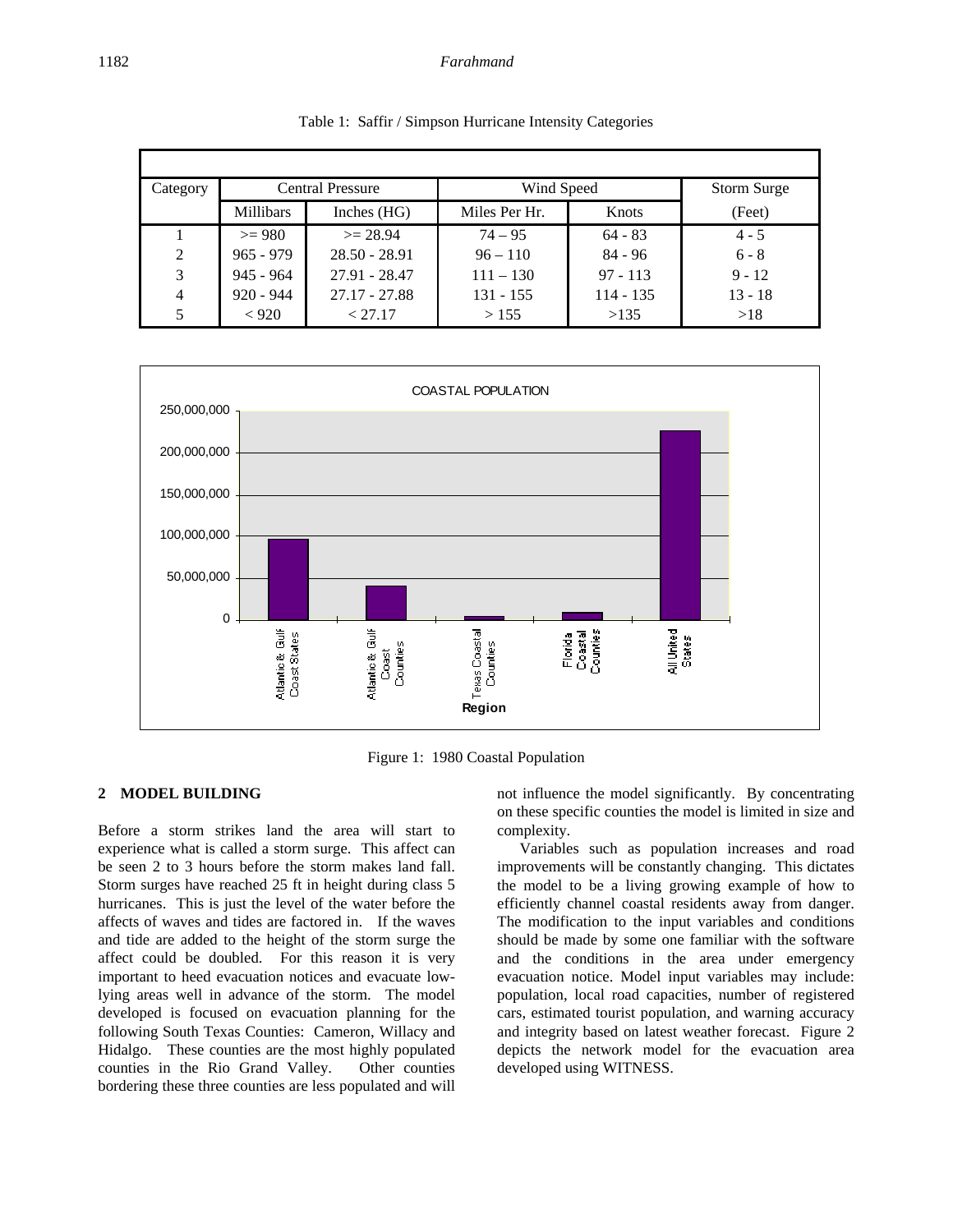

Figure 2: Model Run Mode Display Using WITNESS

The selected software for this model is Witness 7.0. Witness is a graphical interface software based on windows 3.1. To start with the development of the program, the type of output needed is first defined. What parameters will be looked at and what inputs will be used? Due to the unlimited number of possibilities only the theoretical evacuation time (no variation in the model), human tendencies variations (accidents and late evacuation), and unidirectional traffic flow on major four lane highways (all four lanes temporarily going in the same direction) were considered. The human tendency variations are present in the unidirectional model.

# **2.1 Sensitivity Analysis**

Table 2 presents the data used to evaluate the model's sensitivity based on the storm category and evacuation percentage recommended at each level. Notice that for a category 5 hurricane, 100% evacuation was recommended at all levels. There are 5 storm categories, 5 unique runs per storm category and 5 levels per storm category. The different levels represent the various areas exposed to the storm surge. Level one represents the shoreline which is exposed to the maximum storm surge and therefore requires 100% evacuation regardless of the hurricane category. A category 5 hurricane generates 18 feet or more storm surge which forces 100% evacuation in all 5 levels. Level 5, which is the furthest from the coast, is only evacuated fully when category 5 hurricane is forecasted. The hurricane evaluation break points and determination of different levels are presented in Table 3.

To limit the number of simulation iterations only runs 1,3 and 5 were analyzed. This limited the number of iterations to 30.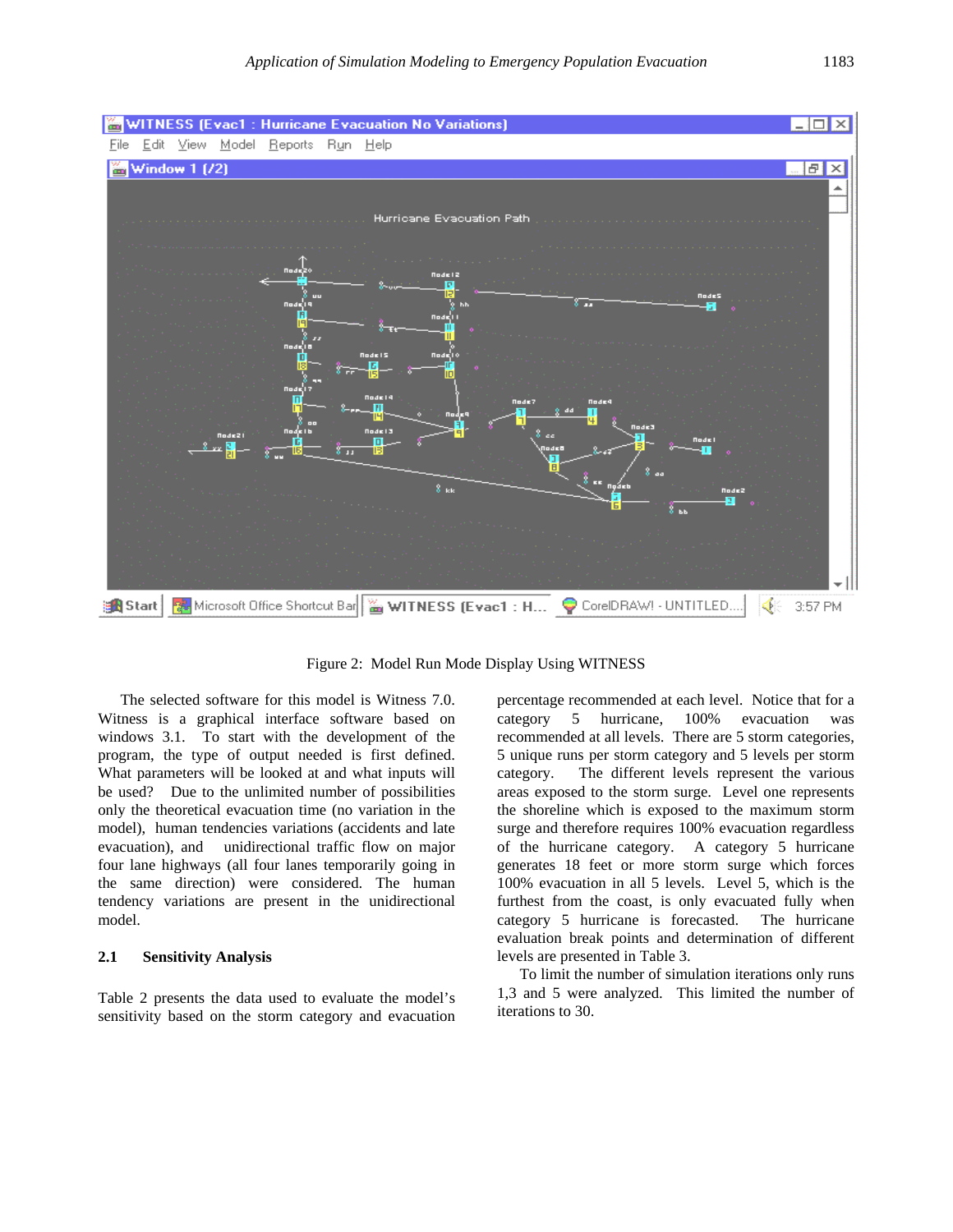| <b>Evacuation Times (Theoretical, Human Tendencies,</b><br><b>Unidirectional)</b> |               |               |                  |               |               |  |  |  |  |
|-----------------------------------------------------------------------------------|---------------|---------------|------------------|---------------|---------------|--|--|--|--|
| Population Evacuation Participation Percentage (Storm Category # 1)               |               |               |                  |               |               |  |  |  |  |
|                                                                                   | <b>Run #1</b> | <b>Run #2</b> | Run#3            | <b>Run #4</b> | <b>Run #5</b> |  |  |  |  |
| Level $# 1$                                                                       | 100%          | 80%           | 60%              | 40%           | 20%           |  |  |  |  |
| Level #2                                                                          | 80%           | 60%           | 40%              | 20%           | 0%            |  |  |  |  |
| Level $# 3$                                                                       | 60%           | 40%           | 20%              | 0%            | 0%            |  |  |  |  |
| Level #4                                                                          | 40%           | 20%           | 0%               | 0%            | 0%            |  |  |  |  |
| Level $# 5$                                                                       | 0%            |               | 0%<br>0%         |               | 0%            |  |  |  |  |
| Population Evacuation Participation Percentage (Storm Category # 2)               |               |               |                  |               |               |  |  |  |  |
|                                                                                   | <b>Run #1</b> | <b>Run #2</b> | <b>Run #3</b>    | <b>Run #4</b> | <b>Run #5</b> |  |  |  |  |
| Level #1                                                                          | 100%          |               | 100%             | 100%          | 100%          |  |  |  |  |
| Level #2                                                                          | 100%          |               | 60%              | 40%           | 20%           |  |  |  |  |
| Level $#3$                                                                        | 80%           |               | 40%              | 20%           | 0%            |  |  |  |  |
| Level #4                                                                          | 60%           |               | 20%              | 0%            | 0%            |  |  |  |  |
| 40%<br>Level #5                                                                   |               | 0%<br>20%     |                  | 0%            | 0%            |  |  |  |  |
| Population Evacuation Participation Percentage (Storm Category # 3)               |               |               |                  |               |               |  |  |  |  |
|                                                                                   | <b>Run #1</b> | <b>Run #2</b> | Run # 3          | <b>Run #4</b> | <b>Run #5</b> |  |  |  |  |
| Level #1                                                                          | 100%          |               | 100%             | 100%          | 100%          |  |  |  |  |
| Level #2                                                                          | 100%          | 100%          | 100%             | 100%          | 100%          |  |  |  |  |
| Level $#3$                                                                        | 100%          | 80%           | 60%              | 40%           | 20%           |  |  |  |  |
| Level #4                                                                          | 80%           |               | 40%              | 20%           | 0%            |  |  |  |  |
| Level #5                                                                          | 60%           |               | 0%<br>40%<br>20% |               | 0%            |  |  |  |  |
| Population Evacuation Participation Percentage (Storm Category # 4)               |               |               |                  |               |               |  |  |  |  |
|                                                                                   | <b>Run #1</b> | <b>Run #2</b> | <b>Run #3</b>    | <b>Run #4</b> | <b>Run #5</b> |  |  |  |  |
| Level #1                                                                          | 100%          | 100%          | 100%             | 100%          | 100%          |  |  |  |  |
| Level #2                                                                          | 100%          |               | 100%             | 100%          | 100%          |  |  |  |  |
| Level $#3$                                                                        | 100%          |               | 100%<br>100%     |               | 100%          |  |  |  |  |
| Level #4                                                                          | 100%          |               | 80%<br>60%       |               | 20%           |  |  |  |  |
| Level #5                                                                          | 80%           |               | 60%<br>40%       |               | 0%            |  |  |  |  |
| Population Evacuation Participation Percentage (Storm Category # 5)               |               |               |                  |               |               |  |  |  |  |
|                                                                                   | <b>Run #1</b> | <b>Run #2</b> | <b>Run #3</b>    | <b>Run #4</b> | <b>Run #5</b> |  |  |  |  |
| Level #1                                                                          | 100%          | -NA-          | -NA-             | $-NA-$        | -NA-          |  |  |  |  |
| Level #2                                                                          | 100%          | -NA-          | -NA-             | $-NA-$        | -NA-          |  |  |  |  |
| Level $#3$                                                                        | 100%          |               | -NA-             | $-NA-$        | $-NA-$        |  |  |  |  |
| Level #4<br>100%                                                                  |               | -NA-          | $-NA-$           | $-NA-$        | -NA-          |  |  |  |  |
| 100%<br>Level #5                                                                  |               | -NA-          | -NA-             | $-NA-$        | $-NA-$        |  |  |  |  |

Table 2: Evacuation Model Sample Runs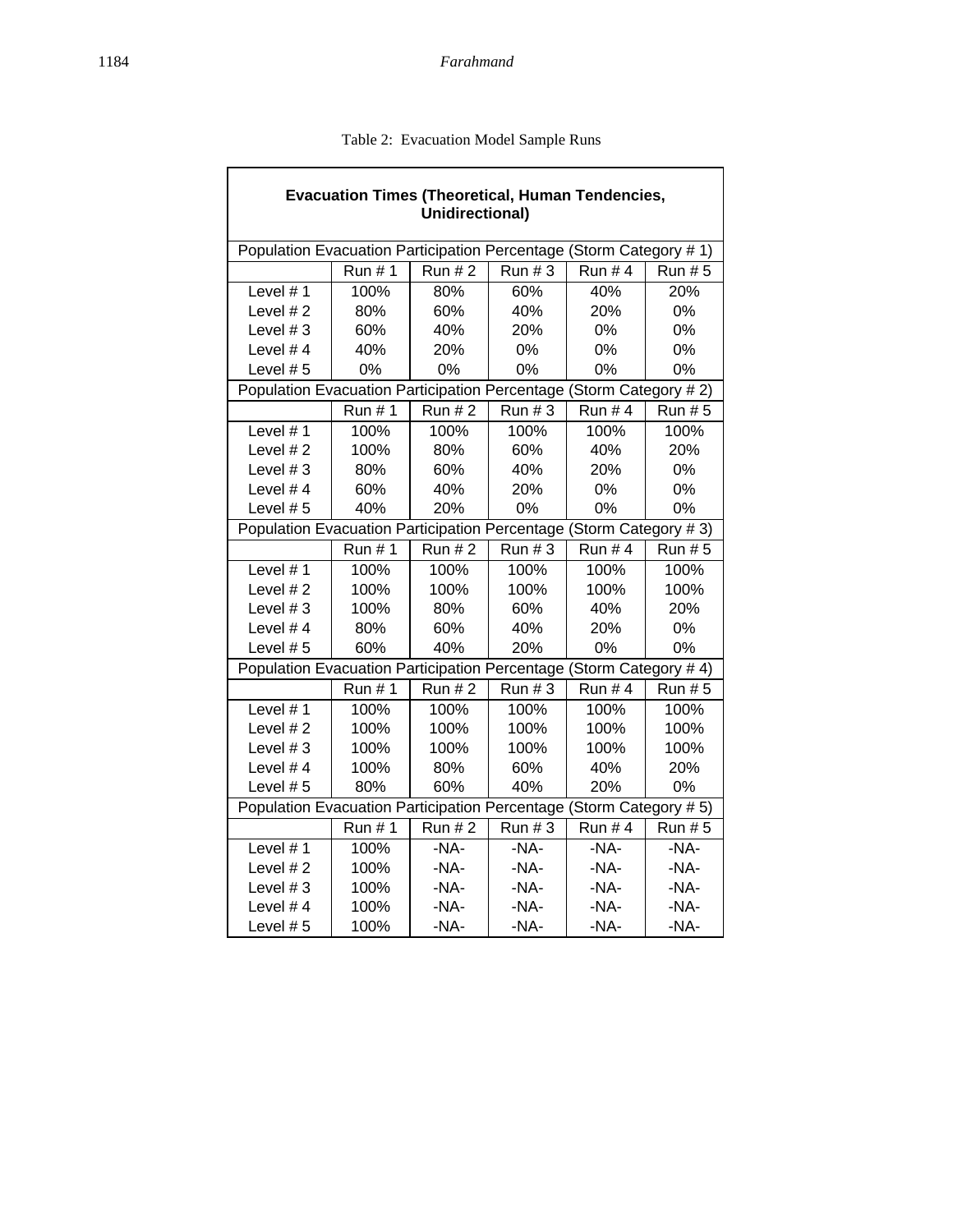|                      |         | Miles To |           | Elev.  | $\%$   | Cum.    | Node           | Evac.                   |
|----------------------|---------|----------|-----------|--------|--------|---------|----------------|-------------------------|
| Name                 | County  | Coast    | $Pop.(*)$ | Feet   | Exp.   | Exp.    | #              | Level                   |
| South Padre Island   | Cameron | 0        | 26400     | $<$ 10 | 3.43%  | 3.43%   | 1              | 1                       |
| Boca Chica           | Cameron | 0        | 150       | <10    | 0.03%  | 3.46%   | $\overline{2}$ | 1                       |
| Port Isabel          | Cameron | 3        | 7071      | <10    | 0.92%  | 4.38%   | 3              | 1                       |
| Laguna Heights       | Cameron | 6        | 1108      | $<$ 10 | 0.14%  | 4.52%   | 4              | 1                       |
| Laguna Vista         | Cameron | 9        | 1846      | $<$ 10 | 0.24%  | 4.76%   | 4              | 1                       |
| <b>Bay View</b>      | Cameron | 12       | 366       | $<$ 10 | 0.05%  | 4.81%   | 4              | 1                       |
| Port Mansfield       | Willacy | 10       | 950       | $<$ 10 | 0.12%  | 4.93%   | 5              | 1                       |
| <b>Brownsville</b>   | Cameron | 19       | 156657    | 23     | 20.34% | 25.28%  | 6              | $\overline{\mathbf{2}}$ |
| Rancho Viejo         | Cameron | 26       | 1401      | 25     | 0.18%  | 25.46%  | 6              | $\overline{\mathbf{2}}$ |
| Los Indios           | Cameron | 37       | 1266      | 49     | 0.16%  | 25.62%  | 6              | $\overline{\mathbf{2}}$ |
| Los Fresnos          | Cameron | 22       | 3915      | 16     | 0.51%  | 26.13%  | 8              | $\overline{\mathbf{2}}$ |
| <b>Indian Lake</b>   | Cameron | 23       | 617       | 16     | 0.08%  | 26.21%  | 8              | $\overline{\mathbf{2}}$ |
| Olmito               | Cameron | 25       | 2216      | 31     | 0.29%  | 26.50%  | 8              | $\overline{\mathbf{2}}$ |
| Rio Hondo            | Cameron | 25       | 2712      | 28     | 0.35%  | 26.85%  | 9              | 3                       |
| San Benito           | Cameron | 30       | 31858     | 31     | 4.14%  | 30.99%  | 9              | $\overline{\mathbf{3}}$ |
| Harlingen            | Cameron | 33       | 77148     | 37     | 10.02% | 41.01%  | 9              | $\overline{\mathbf{3}}$ |
| Combes               | Cameron | 35       | 3232      | 41     | 0.42%  | 41.43%  | 10             | $\overline{\mathbf{4}}$ |
| Primera              | Cameron | 36       | 3213      | 43     | 0.42%  | 41.84%  | 10             | $\boldsymbol{4}$        |
| Sebastian            | Willacy | 37       | 1900      | 38     | 0.25%  | 42.09%  | 10             | $\overline{\mathbf{4}}$ |
| Santa Rosa           | Cameron | 42       | 3519      | 50     | 0.46%  | 42.55%  | 10             | $\overline{\mathbf{4}}$ |
| Lyford               | Willacy | 35       | 2650      | 34     | 0.34%  | 42.89%  | 11             | 3                       |
| San Perlita          | Willacy | 23       | 810       | 21     | 0.11%  | 43.00%  | 12             | 3                       |
| Raymondville         | Willacy | 33       | 14057     | 33     | 1.83%  | 44.82%  | 12             | 3                       |
| Lasara               | Willacy | 42       | 792       | 45     | 0.10%  | 44.92%  | 12             | 3                       |
| La Feria             | Cameron | 42       | 6902      | 58     | 0.90%  | 45.82%  | 13             | 5                       |
| Mercedes             | Hidalgo | 49       | 20095     | 65     | 2.61%  | 48.43%  | 13             | 5                       |
| Weslaco              | Hidalgo | 54       | 34631     | 70     | 4.50%  | 52.93%  | 13             | 5                       |
| Donna                | Hidalgo | 57       | 20028     | 79     | 2.60%  | 55.53%  | 13             | 5                       |
| Alamo                | Hidalgo | 61       | 12996     | 94     | 1.69%  | 57.22%  | 13             | 5                       |
| La Villa             | Hidalgo | 47       | 2197      | 60     | 0.29%  | 57.50%  | 15             | 5                       |
| Edcouch              | Hidalgo | 49       | 4556      | 65     | 0.59%  | 58.09%  | 15             | 5                       |
| Monte Alto           | Hidalgo | 50       | 2088      | 52     | 0.27%  | 58.36%  | 15             | 5                       |
| Elsa                 | Hidalgo | 52       | 8298      | 69     | 1.08%  | 59.44%  | 15             | 5                       |
| San Juan             | Hidalgo | 64       | 17120     | 100    | 2.22%  | 61.67%  | 16             | 5                       |
| Pharr                | Hidalgo | 64       | 52114     | 100    | 6.77%  | 68.43%  | 16             | 5                       |
| McAllen              | Hidalgo | 67       | 133005    | 100    | 17.27% | 85.71%  | 16             | 5                       |
| Hidalgo              | Hidalgo | 68       | 5211      | 89     | 0.68%  | 86.38%  | 16             | 5                       |
| Mission              | Hidalgo | 73       | 45358     | 125    | 5.89%  | 92.27%  | 16             | 5                       |
| Edinburg             | Hidalgo | 62       | 47308     | 95     | 6.14%  | 98.42%  | 18             | 5                       |
| Alton                | Hidalgo | 72       | 4858      | 175    | 0.63%  | 99.05%  | 18             | 5                       |
| Hargill              | Hidalgo | 49       | 1630      | 50     | 0.21%  | 99.26%  | 19             | 4                       |
| La Joya              | Hidalgo | 83       | 4122      | 155    | 0.54%  | 99.79%  | 21             | 5                       |
| Los Ebanos           | Hidalgo | 87       | 633       | 125    | 0.08%  | 99.88%  | 21             | 5                       |
| <b>Sullivan City</b> | Hidalgo | 87       | 950       | 197    | 0.12%  | 100.00% | 21             | 5                       |
| Summation            |         |          | 769955    |        | 1      |         |                |                         |

Table 3: Hurricane Evacuation Break Points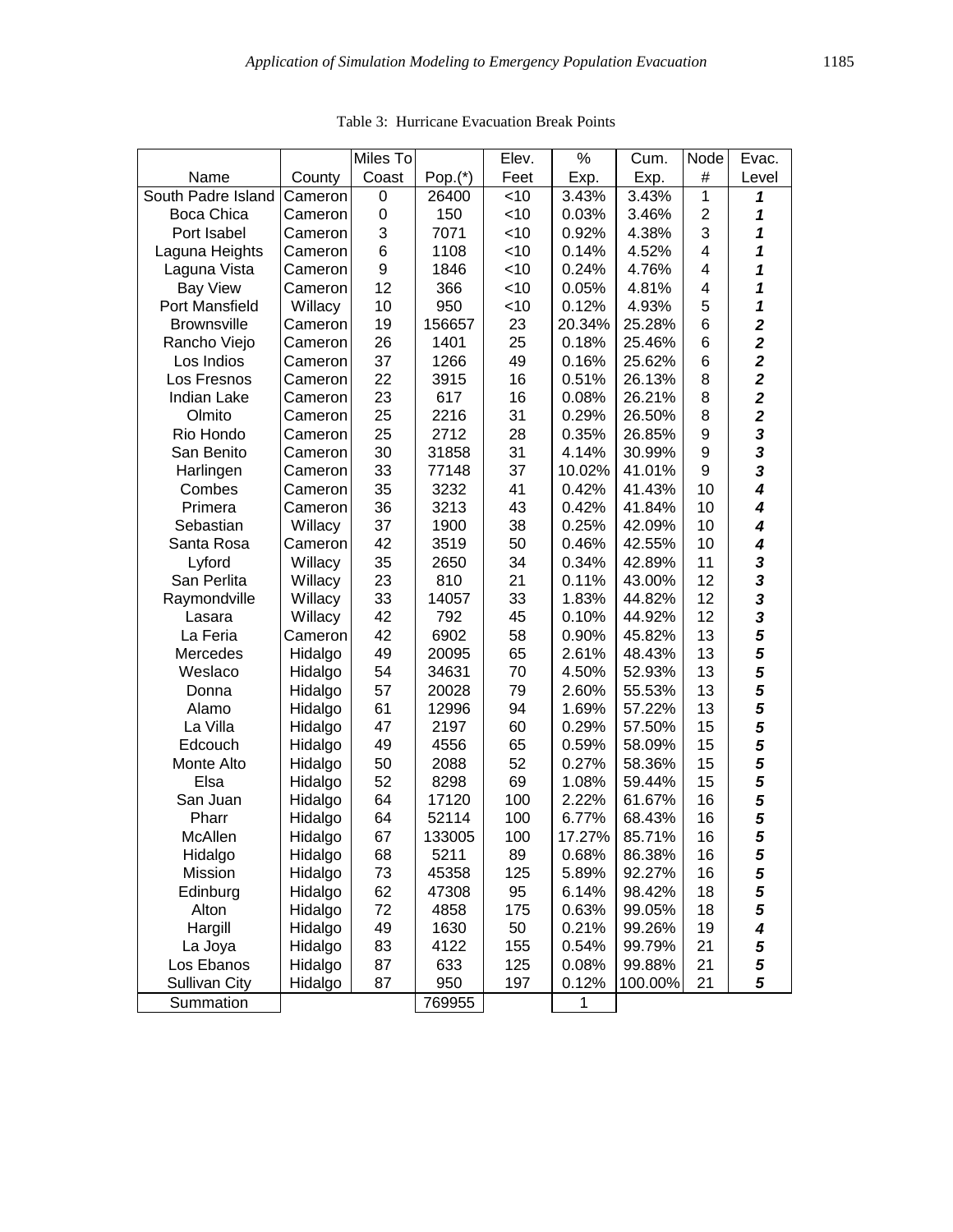# **3 SIMULATION RESULTS**

The model is designed to provide theoretical evacuation times, actual evacuation times which considers delays, and a third scenario representing the unidirectional traffic flow away from the storm. Figure 4 shows that the best way to evacuate the selected region is to use unidirectional traffic management in case of a larger evacuation percentage participation rate. As the participation rate decreases the need for road capacity also decreases. This trend is the same for all categories 1 to 5. However, at higher volumes the time savings becomes more pronounced. Also at these levels the delays and late arrivals to the system lose their affect and do not influence the model to a great degree. Also the use of all lanes in one direction does not double the traffic handling capacity, but is quite substantial. The

time values could provide authorities with an accurate and up to date profile of the evacuation task at hand as the storm variable changes. The difference being an increase in traffic volume and total evacuation time with a higher participation percentage. Note also the variance between the evacuation times during run # 1. They become larger as the number of people participating in the evacuation increases. This indicates that the extra lanes can play an important role at high volumes but at lower volumes the current infrastructure will handle all needs.

Figures 5 and 6 show the evacuation times for category 3 and 5 hurricanes respectively. The traffic volume and total evacuation time increase with a higher participation percentage. Figure 7 shows the increase in the evacuation times as the hurricane intensity increases from category 1 to category 5.



Figure 4: Evacuation Cycle Time (Category # 1)



Figure 5: Evacuation Cycle Time (Category # 3)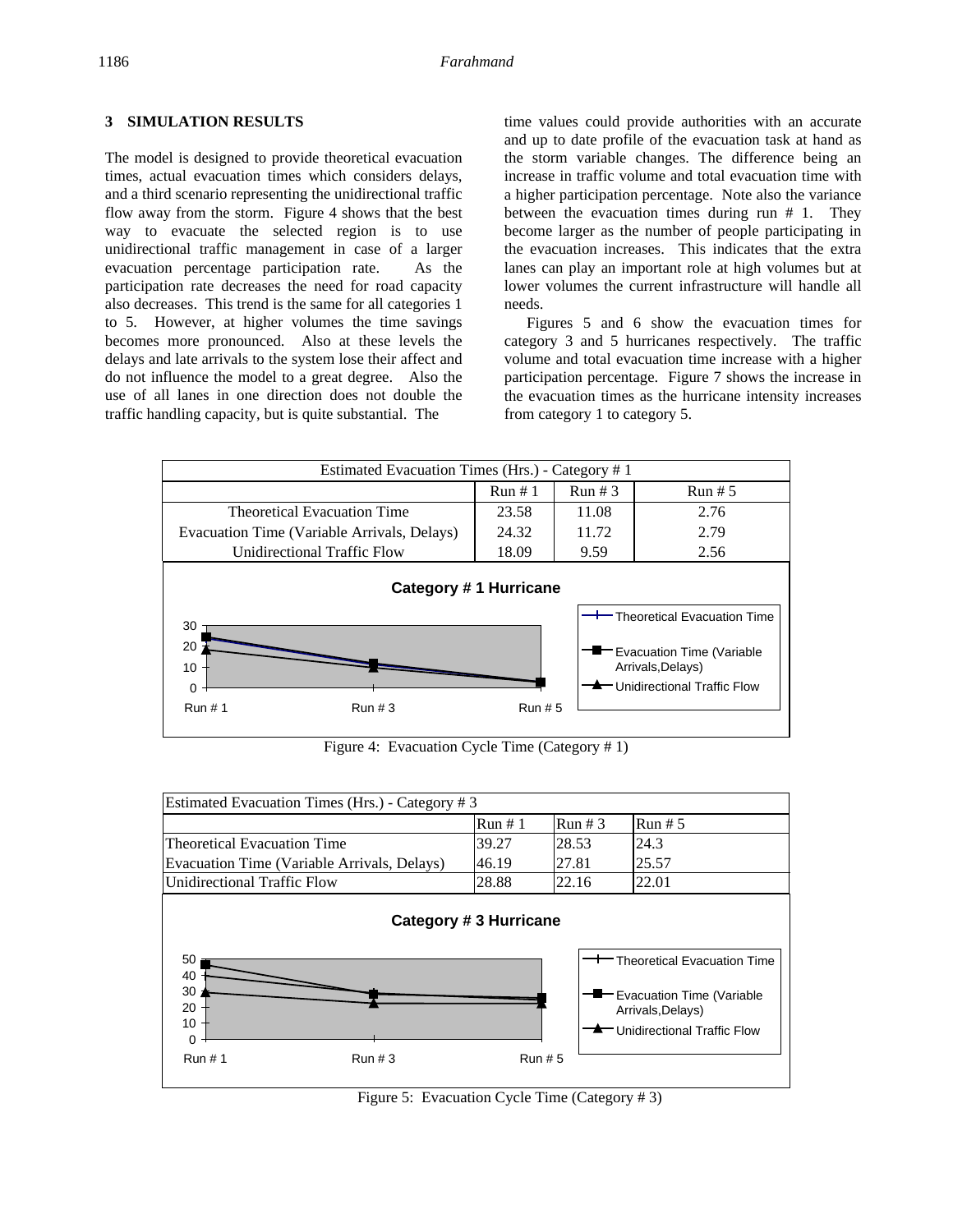



Figure 6: Evacuation Cycle Time (Category # 5)



Figure 7: Evacuation Cycle Time (Run # 5)

#### **4 CONCLUSION**

The emergency evacuation model could help authorities to estimate evacuation time required for selected areas along the path of the storm as the storm variables change. Use of this model cannot guarantee that every one will be able to make it to safety in the event of a major storm, but it will provide safe evacuation windows for the planners and organizers of city or state emergency services.

Figures 4 and 5 show the simulation generated evacuations times required to transport varying percentage of the population from all 5 categories to safety. The estimated times are calculated for unidirectional and two directional traffic considering variable arrivals and delays. The lead-time necessary to evacuate more of the population to safety in case the hurricane has grown in intensity can also be determined using the results from Figure 6.

The decisions such as geographic areas affected and the traffic configurations are resolved. Other major issue